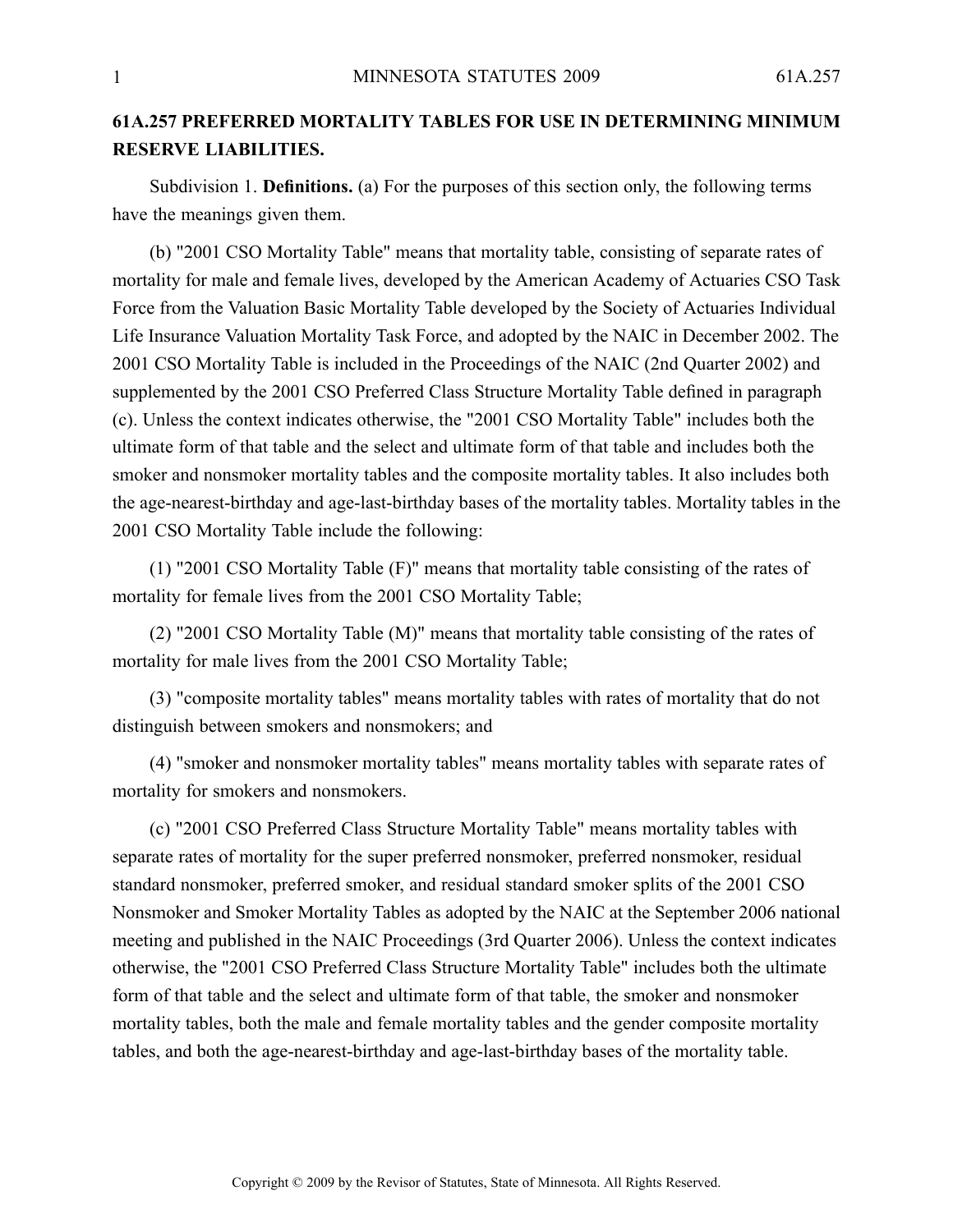(d) "Statistical agent" means an entity with proven systems for protecting the confidentiality of individual insured and insurer information; demonstrated resources for and history of ongoing electronic communications and data transfer ensuring data integrity with insurers, which are its members or subscribers; and <sup>a</sup> history of and means for aggregation of data and accurate promulgation of the experience modifications in <sup>a</sup> timely manner.

Subd. 2. **2001 CSO Preferred Class Structure Mortality Table.** At the election of the insurer, for each calendar year of issue, for any one or more specified plans of insurance and subject to satisfying the conditions stated in this section, the 2001 CSO Preferred Class Structure Mortality Table may be substituted in place of the 2001 CSO Smoker or Nonsmoker Mortality Table as the minimum valuation standard under section 61A.25 for policies issued on or after January 1, 2007. No such election must be made until the insurer demonstrates at least 20 percen<sup>t</sup> of the business to be valued on this table is in one or more of the preferred classes. A table from the 2001 CSO Preferred Class Structure Mortality Table used in place of <sup>a</sup> 2001 CSO Mortality Table, pursuan<sup>t</sup> to the requirements of this section, will be treated as par<sup>t</sup> of the 2001 CSO Mortality Table only for purposes of reserve valuation pursuan<sup>t</sup> to section 61A.25 and Minnesota Rules, chapter 2748.

Subd. 3. **Conditions.** (a) For each plan of insurance with separate rates for preferred and standard nonsmoker lives, an insurer may use the super preferred nonsmoker, preferred nonsmoker, and residual standard nonsmoker tables to substitute for the nonsmoker mortality table found in the 2001 CSO Mortality Table to determine minimum reserves. At the time of election and annually thereafter, excep<sup>t</sup> for business valued under the residual standard nonsmoker table, the appointed actuary shall certify that:

(1) the presen<sup>t</sup> value of death benefits over the next ten years after the valuation date, using the anticipated mortality experience without recognition of mortality improvement beyond the valuation date for each class, is less than the presen<sup>t</sup> value of death benefits using the valuation basic table corresponding to the valuation table being used for that class; and

(2) the presen<sup>t</sup> value of death benefits over the future life of the contracts, using anticipated mortality experience without recognition of mortality improvement beyond the valuation date for each class, is less than the presen<sup>t</sup> value of death benefits using the valuation basic table corresponding to the valuation table being used for that class.

(b) For each plan of insurance with separate rates for preferred and standard smoker lives, an insurer may use the preferred smoker and residual standard smoker tables to substitute for the smoker mortality table found in the 2001 CSO Mortality Table to determine minimum reserves.